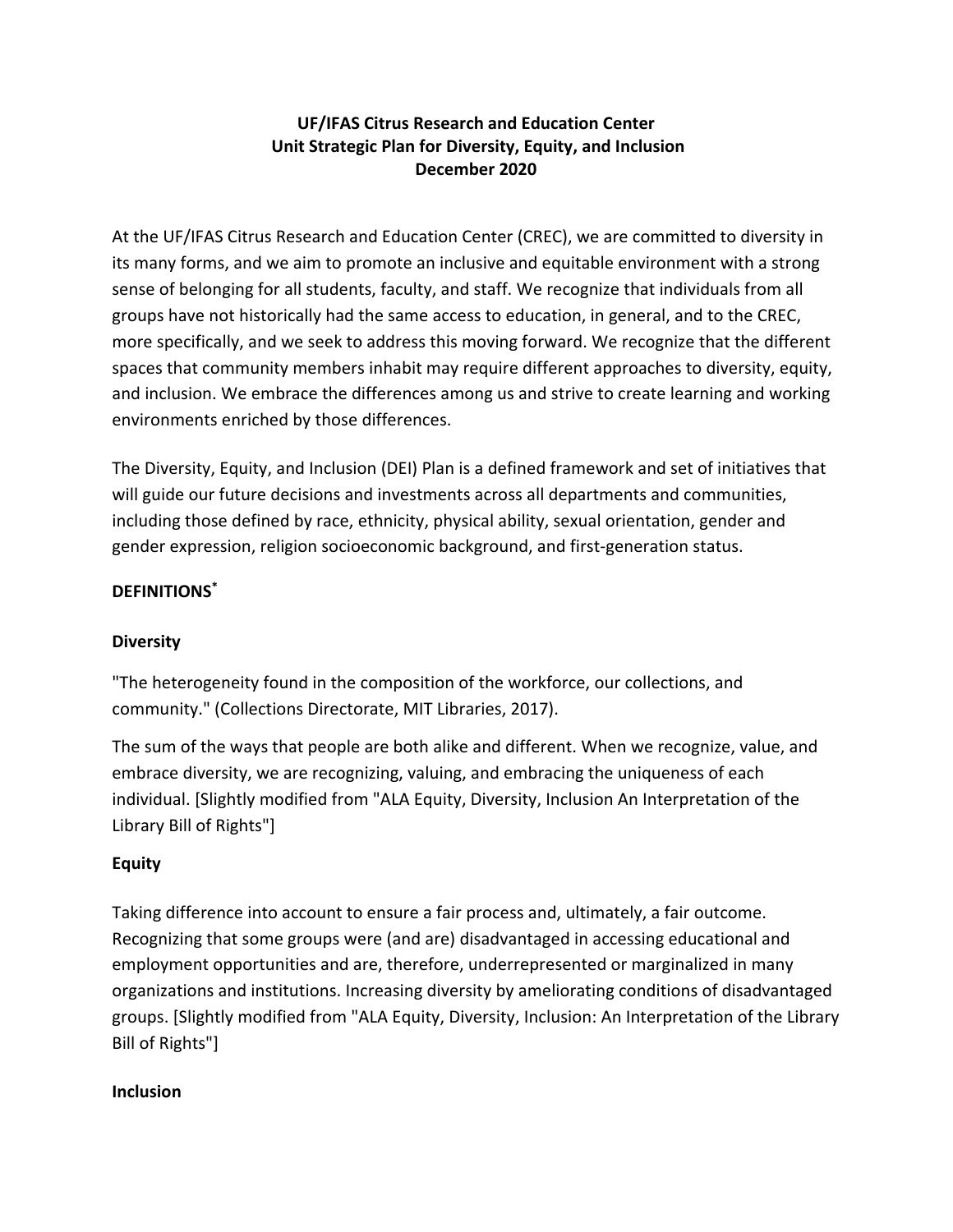"Creating and actively sustaining an organization and community in which all can participate fully, be respected, and be treated in an equitable manner." (Collections Directorate, MIT Libraries, 2017).

An environment in which all individuals are treated fairly and respectfully; are valued for their distinctive skills, experiences, and perspectives; have equal access to resources and opportunities; and can contribute fully to the organization's success. [Slightly modified from "ALA Equity, Diversity, Inclusion An Interpretation of the Library Bill of Rights"]

\* https://guides.uflib.ufl.edu/edi/keyterms

## **GOALS AND IMPACTS**

Through a sustained effort to strengthen diversity within CREC community and through the long-term implementation of the DEI Plan, CREC aims to achieve the following long-term impacts:

**Goal 1. Foster** an inclusive center climate that supports and encourages community members and provides a strong sense of value and belonging among all students, faculty, and staff.

**Goal 2. Recruit** diverse applicants for faculty, student, and staff that is also reflective of Florida's diverse demographics.

**Goal 3.** Increase diversity and the community's **knowledge** of diversity among faculty, students, and staff.

**Goal 4. Retain** and recognize diverse faculty, and staff.

**Goal 5.** Improve **experiences**, success, and sense of belonging for all community members.

### **IMPLEMENTATION STRATEGIES**

In alignment with the Goals listed above, the CREC has identified the following short-term implementation strategies. We recognize that the work necessary to realize the DEI Plan will require substantial effort and resources, and it may not be possible to undertake all of these implementation strategies simultaneously. We also emphasize that this work is the responsibility of the entire community and should not fall solely on the shoulders of the systemically oppressed groups we aim to support.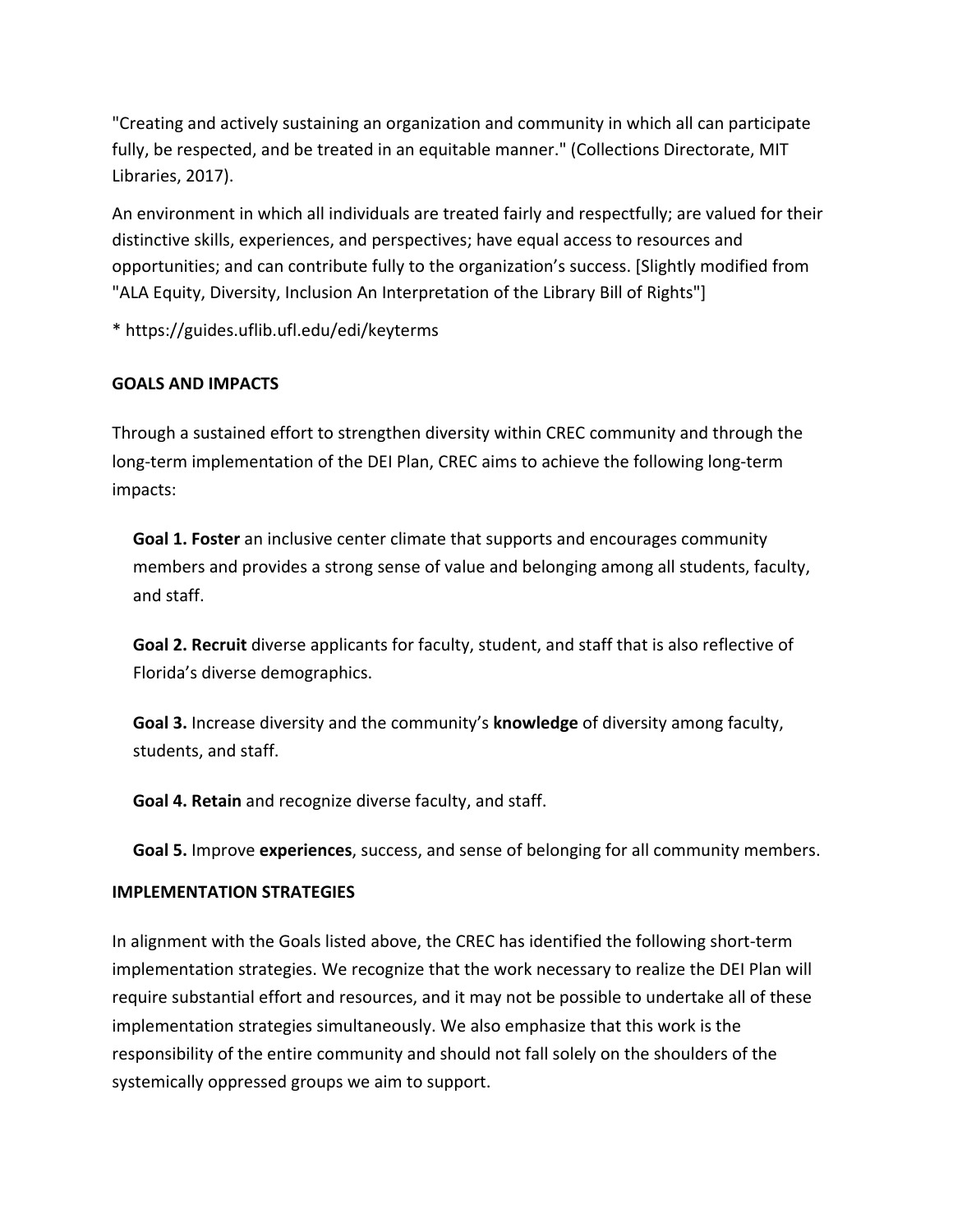#### **Short-term Implementation Strategies**

- 1. Establish CREC DEI Committee that will meet quarterly to review DEI progress, implement planning and programs, and assess DEI initiative success.
- 2. Collect data on diversity, equity, and inclusion, including surveys of staff, faculty, and students on inclusive center climate and the impact of CREC DEI efforts.
- 3. Analyze data on diversity, equity, and inclusion and use the results to inform ongoing revision of CREC DEI efforts and this DEI plan.
- 4. Create and disseminate information about diversity and DEI-related efforts, initiatives, and successes through websites, and communication, including an annual report on DEI in the CREC and public recognition of DEI "wins" by individuals and groups.

## **Implementation Strategies in Support of Goal 1** *Fostering an inclusive climate*

**1.1** Disseminate Strategic Plan for Diversity and Inclusion

**1.2** Develop and deliver programming around DEI focus topics for the entire CREC (students, faculty, and staff).

**1.3** Create and implement a strategy to broaden the delivery and impact of focused DEI-related workshops.

**1.4** Promote open and regular conversations within the CREC community about DEI-related concerns and initiatives.

# **Implementation Strategies in Support of Goal 2** *Facilitating diversity*

**2.1** Identify and implement ways to increase the pool of diverse graduate student applicants to faculty programs.

**2.2**. Identify existing university programming and train faculty to mentor and support diverse graduate students.

**2.3** Understand, document, and address concerns and challenges related to recruiting diverse staff.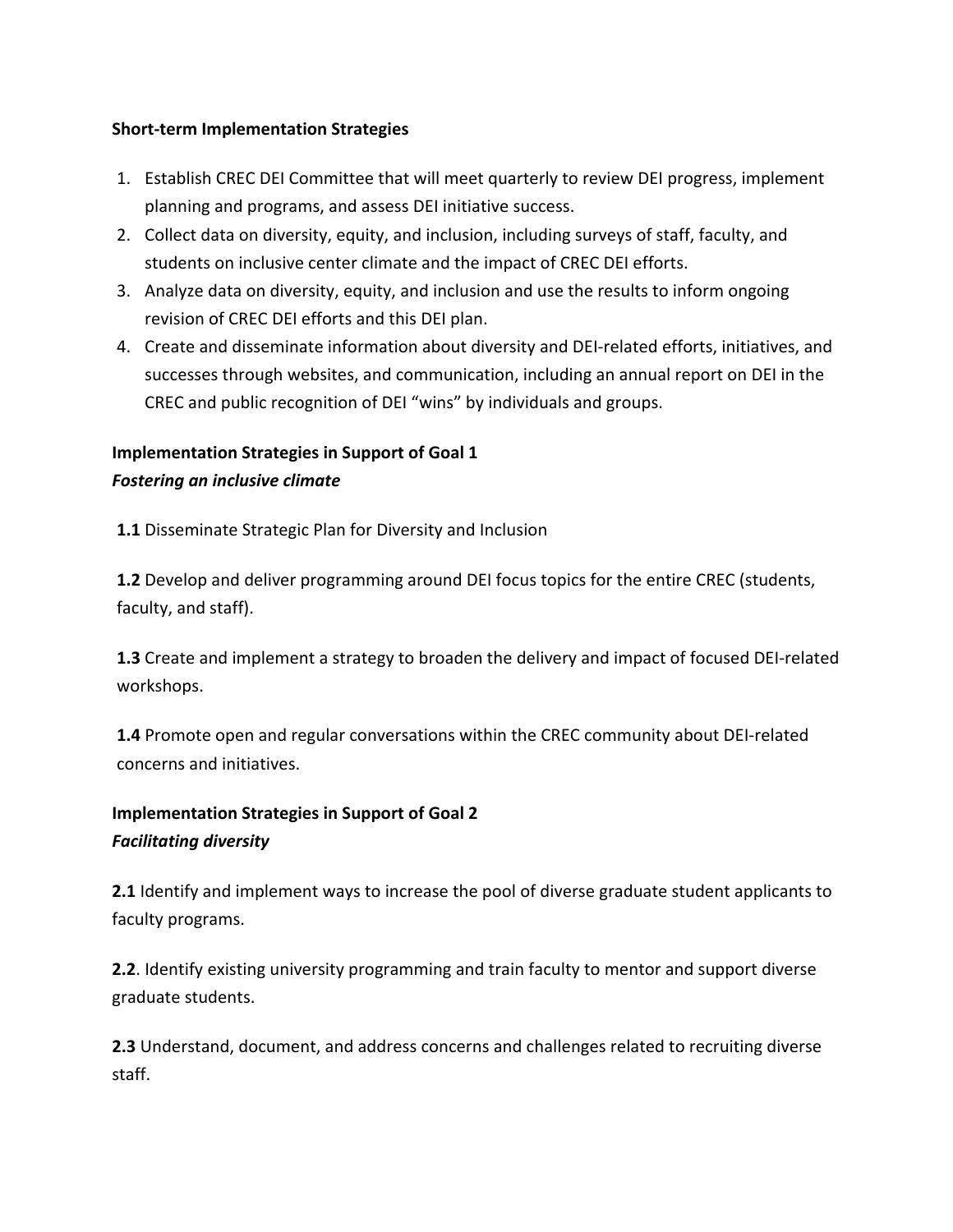**2.4** Identify best practices for diverse faculty recruiting from other institutions and create a faculty recruiting process that facilitates opportunities for faculty applicants from historically marginalized groups.

## **Implementation Strategies in Support of Goal 3** *Increasing community diversity and awareness*

**3.1** Train everyone involved in hiring about biases, including racism and sexism, and develop procedures that explicitly mitigate the disparate and negative impacts of these biases on hiring and admissions.

**3.2** Create opportunities for continuous feedback and refinement of best procedures and practices for diverse recruiting of faculty, students, and staff.

**3.3** Regularly assess and evaluate the DEI initiatives of the CREC to ensure that they meet the needs of their target populations.

# **Implementation Strategies in Support of Goal 4** *Retaining and recognizing diverse community members*

**4.1** Develop programs and resources for mentoring diverse faculty and staff, including accessible "talking point" guides for mentors.

**4.2** Ensure all faculty and staff have access to regular, high-quality feedback about actionable steps and timelines for career advancement.

**4.3** Develop strategies and policies to value/recognize DEI efforts.

**4.4** Develop a process for "exit interviews" to survey faculty and staff who leave the CREC about their experiences.

# **Implementation Strategies in Support of Goal 5** *Improving the experience for all community members*

**5.1** Continue to support and engage graduate students, staff, and faculty on discussions of best practices in mentoring.

**5.2** Encapsulate lessons mentoring into a handbook of best practices.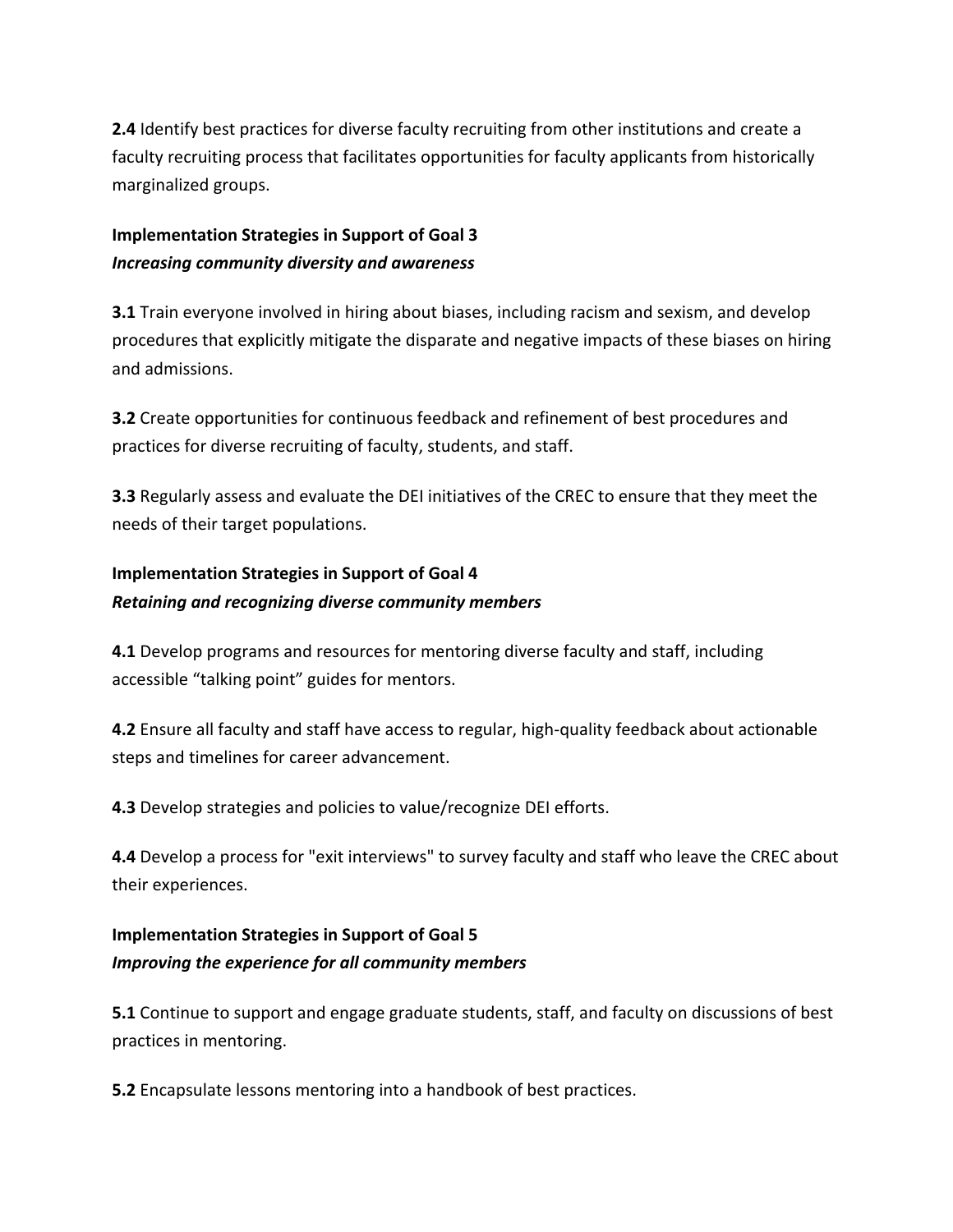**5.3** Foster, support, validate, and engage with existing efforts by students to improve DEI in the community (e.g., through existing CREC graduate student organization (GSO)).

#### **SUCCESS INDICATORS**

## **Success indicators for Goal 1** *Fostering an inclusive climate*

#### **Early Initiatives**

- 1. Disseminate Strategic Plan for Diversity and Inclusion to all faculty, staff, students.
- 2. Quarterly meeting of the DEI Committee.
- 3. Development of an engagement survey to faculty, staff, and students.

#### **Success Indicators:**

- 1. The number and percentage of CREC, students, faculty, and staff, who participate in the Climate Survey.
- 2. The number and percentage of CREC, students, faculty, and staff, who are briefed on the CREC Strategic Plan for DEI.

### **Success indicators for Goal 2**

#### *Facilitating diversity*

1. The percentage of CREC students, faculty, and staff from historically underrepresented background should reflect the Florida demographic, with a goal of improving current percentages by 5% after two years.

#### **Success indicators for Goal 3**

#### *Increasing community diversity and awareness*

- 1. Majority percentage of students, faculty and staff completing bias training, workshops (e.g. BAM! 4-week workshop with UF Counseling and Wellness Center annually.
- 2. Creation of document outlining hiring procedures to mitigate the disparate and negative impacts of biases on hiring and recruitment.
- 3. Establish virtual anonymous "suggestion box" to facilitate continuous feedback and refinement of best procedures and practices for facilitating community diversity and awareness within one year.